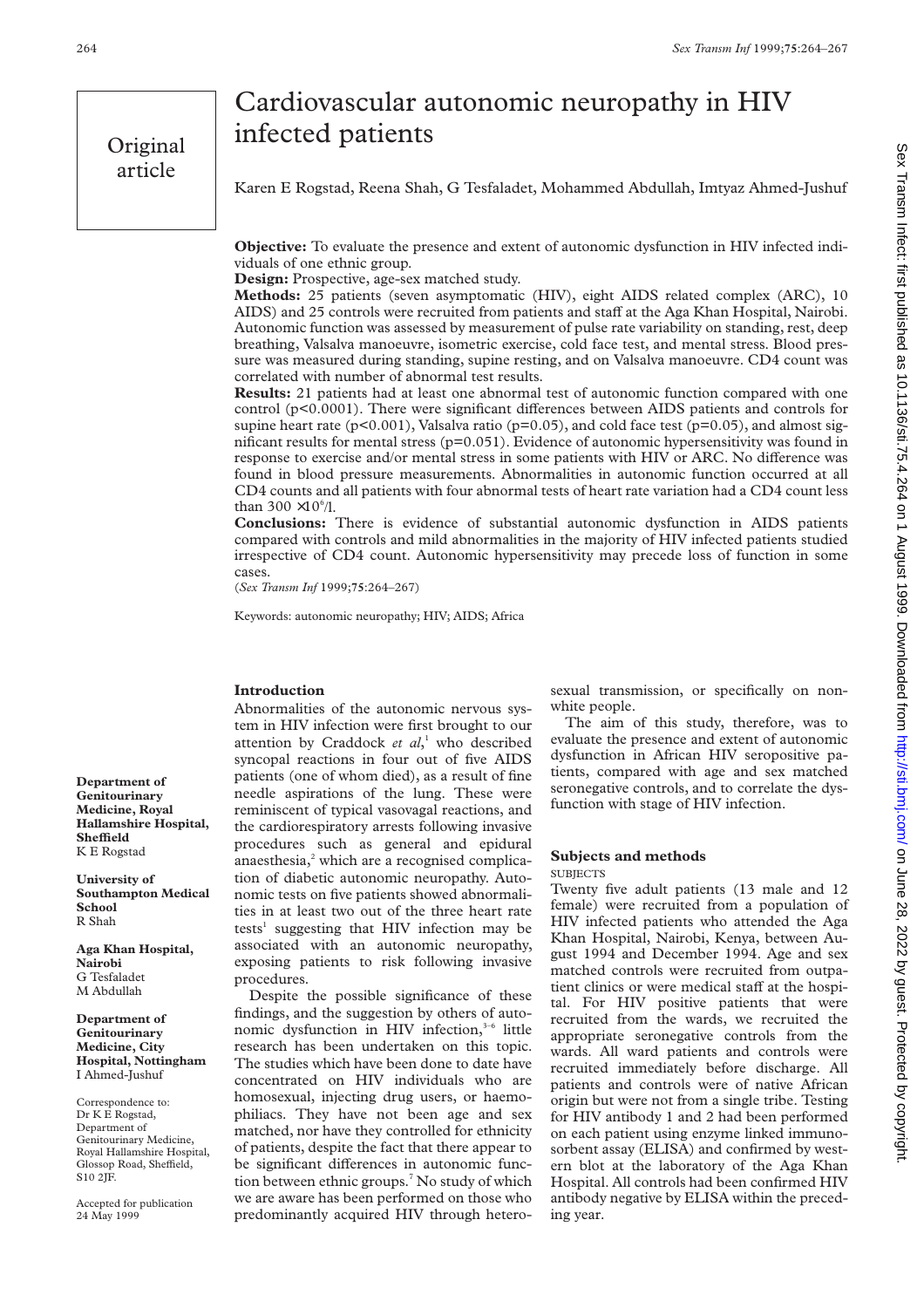All patients and controls were afebrile and did not appear clinically dehydrated. None of the subjects was malnourished as assessed by body mass index (BMI). Autonomic function tests were not carried out on any patient or control who was acutely ill. Any subject being treated for, or with, tuberculosis or diabetes mellitus, alcoholism, multiple system atrophy, and other disorders known to affect the autonomic nervous system, were excluded. It was not possible to undertake routine chest *x* rays or fasting blood glucose/glucose tolerance tests on patients and controls nor to perform TB smear/culture, for the purpose of the study. No patient or control had taken zidovudine, zalcitibine, didanosine, or vincristine, and none of the subjects was taking antihypertensive or antidepressant therapy (which may interfere with autonomic responses). Full blood count, urea, creatinine, and electrolyte levels were checked on each patient to exclude anaemia, dehydration, and adrenal insufficiency and CD4 and CD8 cell counts were performed. Of the 25 HIV positive patients, one acquired HIV infection via a blood transfusion and 24 through heterosexual intercourse. Seven patients had asymptomatic HIV infection, eight had AIDS related complex (ARC) and 10 had AIDS.

### **Methods**

Detailed clinical histories were taken from each patient and a review of their case notes performed.

Clinical examination of the nervous system was performed by one investigator.

Ethical approval was obtained both in Kenya and in England. Informed consent was obtained from the patients and controls after appropriate explanation of the testing procedure. An interpreter was available for those who did not speak English.

### AUTONOMIC FUNCTION TESTING

On the day of testing, patients and controls were instructed not to ingest tobacco or caffeine containing products. Blood pressure was measured non-invasively using a Digital Electronic BP monitor Model DS-105E and heart rate was measured using an electrocardiograph machine (Logos 8821 EKG). The time interval between two successive R waves was measured manually using a "R-R Ruler" which translated the distance into heart rate. All subjects were given sufficient time to reach baseline values before autonomic tests were performed. The methods used were similar to those used for assessing diabetic autonomic neuropathy by Ewing and Clarke<sup>8</sup> and Bennett *et al* <sup>9</sup> and comprised:

- + *R-R interval variability during quiet standing:* The mean heart rate was calculated as the average of the longest and shortest R-R interval.
- + *R-R interval variability during supine rest:* The above measurements were repeated with the patient supine. These were used as resting heart rate values.
- $\bullet$  *Heart rate variation with a single deep breath:* The seated subject was asked to inhale

deeply and hold for 10 seconds. Heart rate was recorded 2 minutes before, during, and 2 minutes after the exercise. The longest R-R interval during, and the shortest R-R interval after, inhalation was determined. The heart rate at exhalation divided by the heart rate at inspiration (the E:I ratio) was calculated. The difference in heart rate between the slowest heart rate at inspiration divided by the fastest after, was also calculated.

- *Valsalva manoeuvre:* The seated subject was asked to exhale for 15–20 seconds against a resistance of 40 mm Hg in an open loop system. The blood pressure during and immediately after the Valsalva manoeuvre was measured. Patients were carefully observed to ensure that spurious Valsalva manoeuvres were not performed. The Valsalva ratio, the ratio of the maximum heart rate during the expiratory phase to the minimum heart rate during the relaxation phase (within 20 beats), was calculated. The difference between the maximum heart rate during the Valsalva manoeuvre and the minimum after the Valsalva manoeuvre was also calculated.
- + *Isometric exercise:* The subject was instructed to squeeze a handgrip dynamometer for 3 minutes. The shortest R-R interval during the exercise and the longest R-R interval while relaxed (within five beats) was determined.
- + *Cold face test:* Ice cubes were placed in a polythene bag and placed on the subject's forehead for 3 minutes. The longest R-R interval during the cold stimulus and the shortest before, was measured.
- + *Assessment of response to mental stress:* The shortest R-R interval and the longest (within 5 beats) after the stress, was calculated.
- + *Blood pressure variability:* The blood pressure was recorded. The differences in systolic and diastolic pressure between standing and lying were calculated.

#### STATISTICAL ANALYSIS

Initial comparisons of test results across all four diagnostic groups (controls, asymptomatic HIV, ARC, AIDS), were examined by one way analysis of variance; significant difference across these groups are indicated by  $\chi^2$ . Variables were considered to be significantly different if  $p \le 0.05$ .

#### **Results**

Twenty five HIV infected individuals and 25 HIV negative controls were assessed. The mean age of patients was 38 years (range 26–58 years) and of controls was 38.12 years (range 26–60 years). Of the 25 patients, 10 had a CD4 count less that  $200\times10^6/1$ .

On tests of heart rate variation, four patients (one asymptomatic, one ARC, two AIDS) had abnormal responses to four tests, two patients to three tests (one asymptomatic, one AIDS), six to two tests (one asymptomatic, four ARC, one AIDS), and nine to one test (four asymptomatic, two ARC, three AIDS). Only four patients (one ARC, three AIDS) had normal results. One control (number 21) had an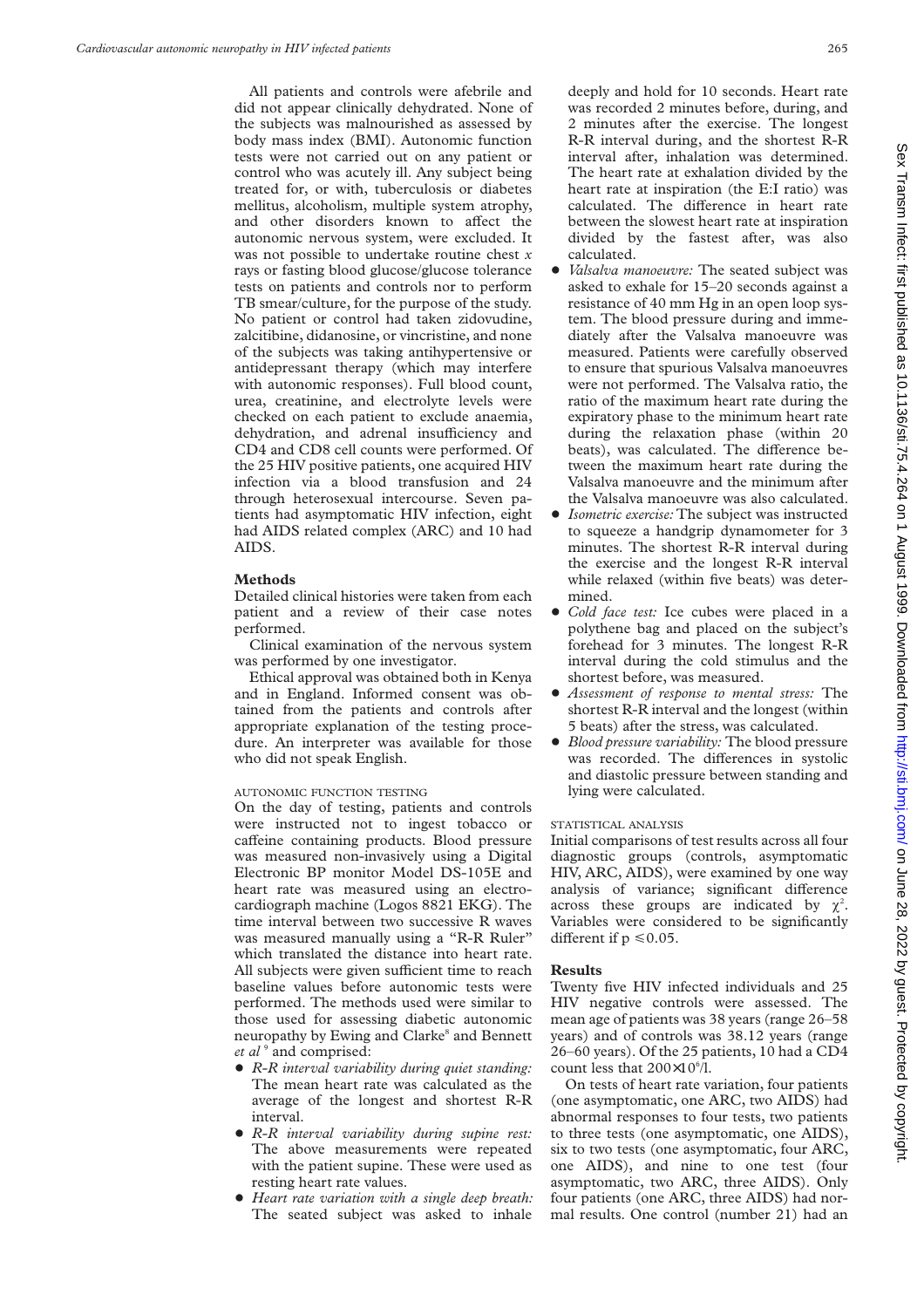abnormal Valsalva ratio. Patients were significantly more likely to have at least one abnormal result compared with controls (p<0.0001). There were significant differences between AIDS patients and controls for supine heart rate (p<0.001), Valsalva ratio (p =  $0.05$ ), heart rate changes with cold face test ( $p = 0.05$ ), and almost significant for mental stress ( $p = 0.051$ ). For difference in heart rate on deep breathing there was a trend for worsening autonomic function from asymptomatic disease to AIDS, although this did not reach statistical significance.

Some patients with HIV and ARC had an exaggerated autonomic response on exercise suggesting autonomic hypersensitivity.

There were no significant blood pressure changes between standing and lying or on the Valsalva manoeuvre, although there was a trend for a higher change in blood pressure in patients compared with controls, possibly due to autonomic hypersensitivity. Abnormal tests of heart rate variation occurred at all levels of CD4 count but all patients with four or more abnormal results had a CD4 count of <300  $\times 10^6$ /l.

Of the eight patients with the highest abnormal autonomic test scores, only two had clinical evidence of peripheral or central nervous system involvement.

#### **Discussion**

This study adds to the accumulating evidence that HIV affects autonomic nerves and this may explain some of the clinical features of AIDS. Exclusion criteria were strict. Patients with tuberculosis were ineligible as it may cause adrenalitis, and medications used for its treatment can lower blood pressure and cortisol levels (rifampicin) or cause polyneuritis (isoniazid). No patients were underweight, therefore malnutrition could not be a cause of their dysautonomia. Also on questionnaire analysis, fewer of the patients drank alcohol compared with controls (p=0.02) (unpublished data) thus excluding alcohol as a contributing factor.

Although the numbers were small, we have demonstrated significant abnormalities in autonomic function between controls and patients, using basic cardiovascular reflex tests which have well been validated.<sup>8 9</sup> Newer techniques for measuring autonomic function are more sophisticated and include computer analysis of the data. This project was performed in a resource-poor country where access to specialised equipment, for measuring autonomic function and computer analysis of it, was not available. Although the abnormalities in autonomic function did not correlate with signs of HIV associated neurological disease in our study as assessed by clinical examination, nerve conduction studies were not performed.

Autonomic abnormalities were particularly apparent in the tests for heart rate variation (mediated by the vagal nerve), such as the expiratory:inspiratory ratio, the Valsalva ratio, and cold face and mental stress tests.

We found that patients with AIDS had a significantly higher heart rate compared with other groups, a feature commonly observed in diabetic patients with autonomic neuropathy which is thought to represent unopposed cardiac sympathetic activity.10 This was in the absence of evidence of dehydration, cardiac failure, or anaemia to account for it. Although subclinical myocardial dysfunction or myocarditis has been observed in HIV infection $11$  and could cause a resting tachycardia we cannot exclude this possibility, nor were synacthen tests carried out to exclude adrenal insufficiency, which is common in HIV infection.<sup>12</sup>

The most pronounced abnormalities were found in patients with AIDS, but across groups there was a trend towards increasing autonomic dysfunction, from asymptomatic HIV disease to AIDS, and individual test results show gross abnormalities in patients with asymptomatic HIV  $(n=1)$ , ARC  $(n=3)$  and AIDS (n=4). This shows that dysfunction can occur at any stage of the disease.

Several patients in the HIV and ARC group showed exaggerated normal responses to exercise, and in the HIV group they showed similar exaggerated response to mental stress. It has been suggested that there may be a transient appearance of hyperactive autonomic responses occurring over weeks to months, in patients with autonomic degeneration. This phenomenon has been attributed to denervation supersensitivity, and the exaggerated, normal responses observed in several ARC and HIV patients may reflect this phenomenon.

No significant changes in blood pressure were observed in this study but immediate orthostatic changes in blood pressure were not assessed. If they had been they may well have been abnormal as a questionnaire found a significant proportion of the HIV patients felt dizzy on standing up compared with controls (p=0.0006) (unpublished data).

Previous clinical studies have shown both positive and negative results.13–15 Freeman *et al* <sup>13</sup> demonstrated significant abnormalities in autonomic function between 22 controls and 26 HIV positive patients (18 AIDS, eight ARC), measured by multiple tests of the autonomic nervous system, including haemodynamic response to tilting and standing.

Scott *et al*<sup>14</sup> carried out sequential autonomic function tests on 22 patients (13 asymptomatic, seven persistent generalised lymphadenopathy, two Kaposi's sarcoma) but found evidence of autonomic abnormalities in only one subject who also had AIDS related dementia.

Villa *et al* <sup>15</sup> studied 10 male and five female drug addicts, 10 of whom were HIV positive. (CDC group II (one), group III (five), group IVa (four). They measured the R-R interval variation during deep breathing and found that two were abnormal (CDC group III), suggesting that autonomic neuropathy could be an early indicator of HIV related neurological involvement. A study on 40 male HIV positive homosexuals found evidence of autonomic dysfunction in 15, but 11 were recruited